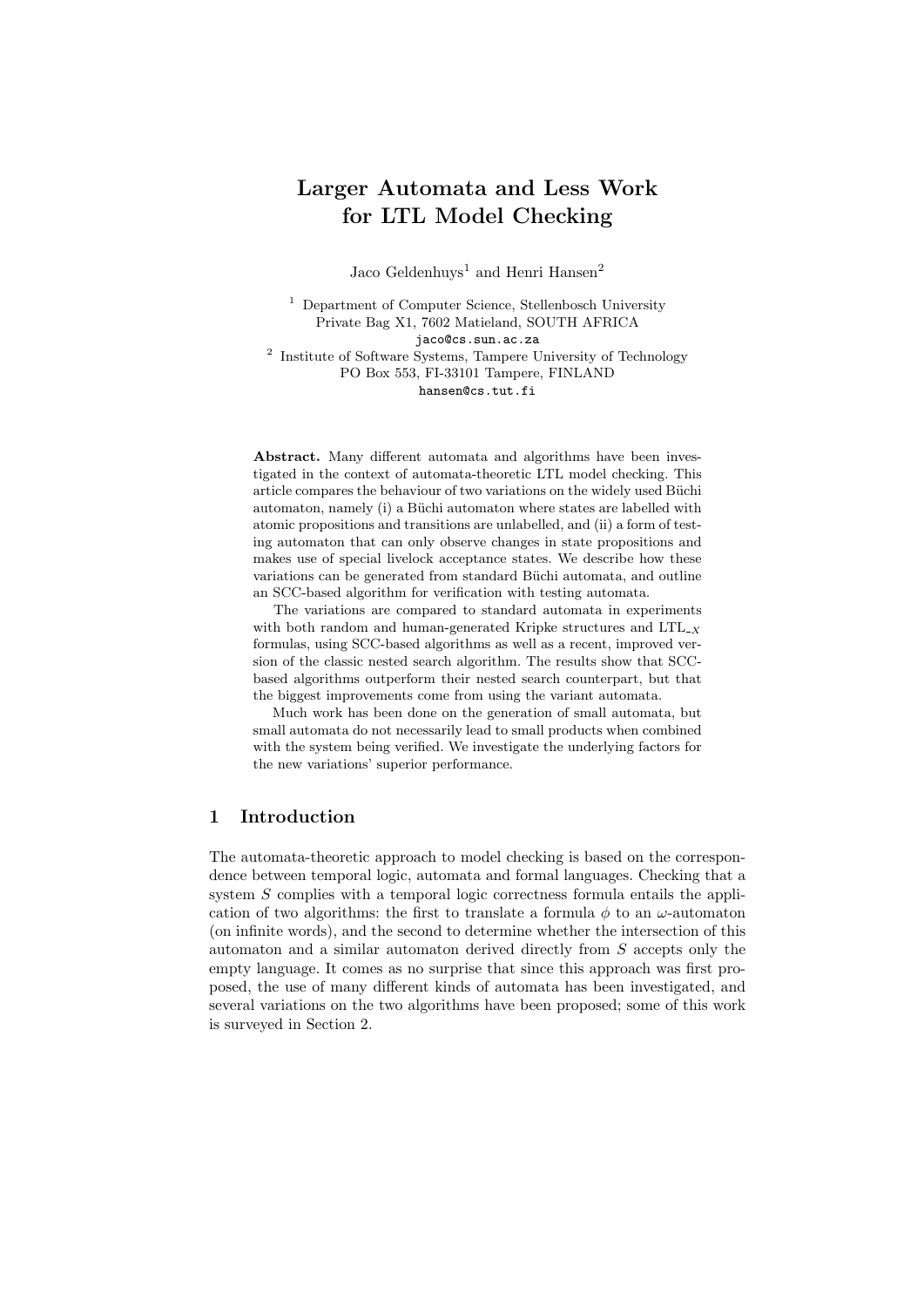It is probably accurate to say that the majority of research is based on Büchi automata with propositional formulas on transitions. We shall refer to this standard form as transition-labelled. In this work we study two variations on this theme.

First, in Section 3, we consider Büchi automata where the states carry propositional formulas and the transitions are unlabelled — we shall refer to these as state-labelled Büchi automata. The second form, the so called testing automaton, is described in Section 4. It is adapted to accommodate stuttering in a more natural way, and, in addition to the standard acceptance states, also as livelock-accepting states.

The work on testing automata is based on the results of [20]. There the authors defined another, slightly more complicated form of testing automaton and showed that they are more often deteministic than state-labelled Büchi automata. We extend this work in two important ways: we show how to construct our form of testing automata and provide an SCC-based algorithm for on-the-fly verification with them.

In Section 5, we compare the amount work required for on-the-fly verification using two different algorithms for transition- and state-labelled Büchi automata and our new algorithm for testing automata. It turns out that, in our experiments, the new variations were considerably more efficient in terms of the number of states and transitions they explore. An important part of the contribution of this paper comes in Section 6, where we discuss exactly how and when the differences in performance occur and attempt to explain why this is so. Our conclusions are presented in Section 7.

## 2 Background and Related Work

The connection between temporal logic and formal languages has been a topic of research since the 1960's [2, 22, 25]; a short but excellent overview of the development of this work and its relation to model checking is [24, Section 1.3]. The potential benefits of an automata-theoretic approach to model checking was first pointed out by Wolper in [33], and Wolper, Vardi, and Sistla in [34].

Our definitions of Kripke structures and Büchi automata are standard but, for the sake of later work, we state them explicitly. From here on we use  $P$  to denote a set of atomic propositions.

A Kripke structure [23] over P is a tuple  $M = (S, I, L, R)$  where S is a finite set of states,  $I \subseteq S$  is the set of initial states,  $L : S \to 2^P$  is a labelling function that maps each state  $s$  to the set of atomic propositions that are true in  $s$ , and  $R \subseteq S \times S$  is the transition relation. We assume that R is total. An execution path or run of M is an infinite sequence of states  $r = s_1 s_2 s_3 \dots \in S^{\omega}$  such that  $s_1 \in I$  and  $(s_i, s_{i+1}) \in R$  for all  $i \geq 1$ .

A Büchi automaton [3] over an alphabet K is a tuple  $A = (S, I, R, F)$  where S is a finite set of states,  $I \subseteq S$  is the set of initial states,  $R \subseteq S \times 2^K \times S$  is the transition relation, and  $F \subseteq S$  is a set of acceptance states. Because sets of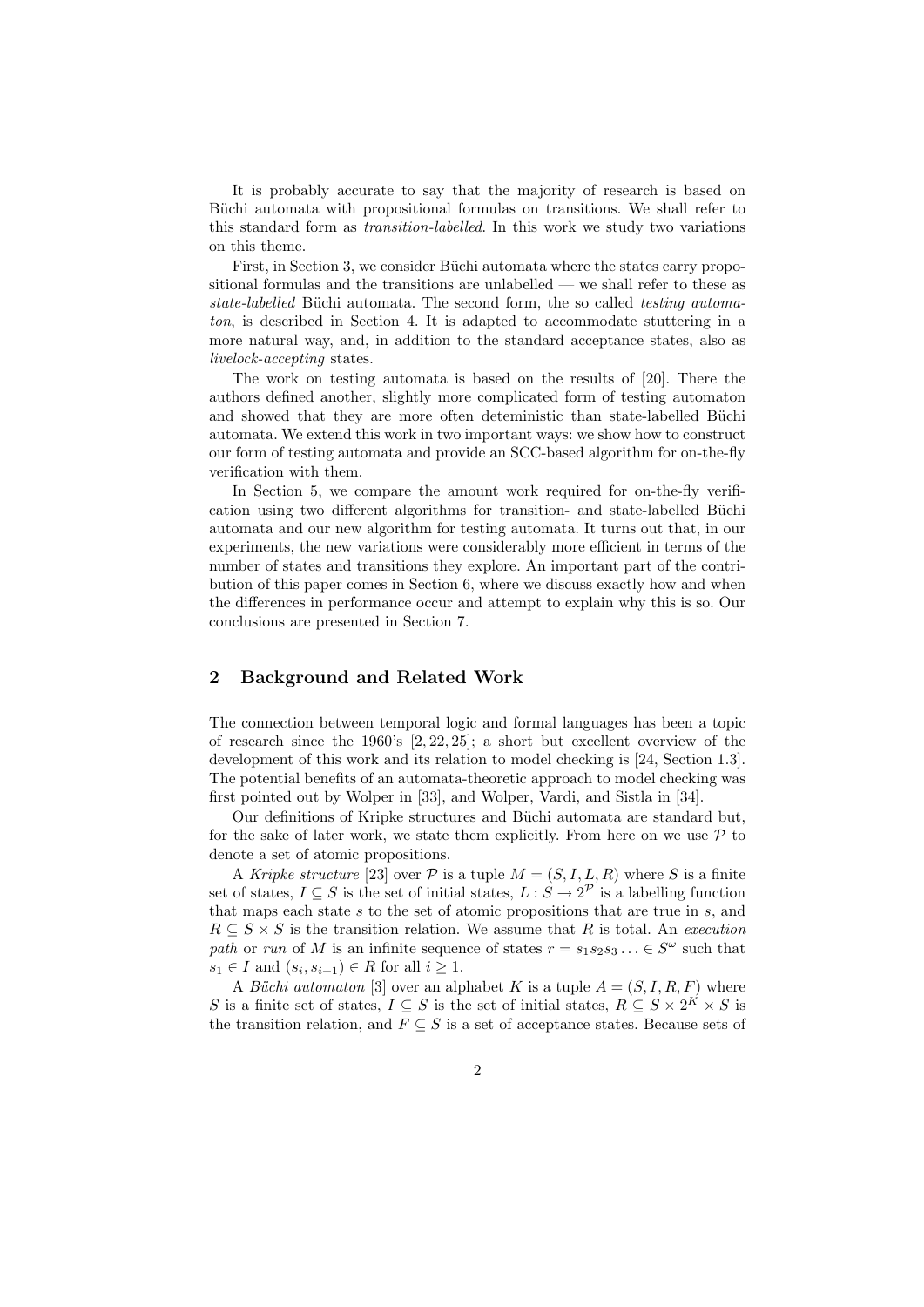symbols of the alphabet appear on the transitions, we shall refer to this form as a transition-labelled Büchi automaton (TLBA).

Each word accepted by  $A$  is an infinite sequence of symbols from  $K$ . A run of the automaton over a word  $w = k_1 k_2 \ldots \in K^{\omega}$  is an infinite sequence of states  $r = s_1 s_2 \ldots \in S^{\omega}$  such that  $s_1 \in I$  and for all  $i \geq 1$  there exists a  $K_i \subseteq K$  such that  $k_i \in K_i$  and  $(s_i, K_i, s_{i+1}) \in R$ . The set of states that occur infinitely often in run r is denoted by  $\inf(r)$  (and clearly  $\inf(r) \subseteq S$ ), and the run is accepting if and only if  $inf(r) \cap F \neq \emptyset$ .

When Büchi automata are used for verification we shall use  $K = 2^{\mathcal{P}}$ . This is interpreted in such a way that if f is a propositional logic formula over  $P$ , and  $P = \{P_1, \ldots, P_n\} \subseteq 2^{\mathcal{P}}$  is the set of all models of f (in other words,  $P_i \in P$  if and only if  $P_i \models f$ , then we use  $(s, f, s')$  and  $(s, P, s')$  interchangebly as members of R.

#### 2.1 Construction of Büchi Automata

An early algorithm for converting LTL formulas to Büchi automata was described by Vardi and Wolper in [32], but unfortunately it always produced automata with  $2^{\mathcal{O}(n)}$  states, where n is the number of subformulas of the LTL formula. A more practical algorithm is [17], on which many later improvements are based. The basic idea is a two-step approach that first translates the input formula to a generalized Büchi automaton, which is then turned into a (standard) Büchi automaton using the flag construction due to Choueka [4].

A general class of improvements is based on rewriting rules to simplify the LTL formula before any automaton is constructed, and several ad hoc heuristics have been proposed to simplify the final automaton. Several groups have proposed improvements based on different procedures for computing covering sets [8, 27], while others have concentrated on reducing the final automaton using simulations  $[11–13, 19, 28]$ .

Gastin and Oddoux have proposed the use of very weak alternative automata as an intermediate form to improve both the size of the final Büchi automata and the speed of their generation [15]; this approach is not especially relevant to our work, but we shall make use of their tool for our experimental results.

#### 2.2 Verification with Büchi automata

A Kripke structure M satisfies a specification  $\phi$  if all its executions are allowed by the specification. This is equivalent to checking that none of  $M$ 's executions satisfy  $\neg \phi$ . The automata-theoretic approach therefore consists of constructing a Büchi automaton  $A_{\neg\phi}$ , computing its product with M, and checking that it is empty, in other words, checking that no execution of M violates  $\phi$ . Although it is possible to first express  $M$  itself as a Büchi automaton, the product of  $M$  and  $A_{\neg\phi}$  can be defined more directly as follows.

Let  $\mathcal{F} = \{$ propositional formulas over  $\mathcal{P}\},$  and let  $M = (S_M, I_M, L_M, R_M)$ be a Kripke structure over P, and  $A_{\neg \phi} = (S_A, I_A, R_A, F_A)$  a TLBA over  $2^{\mathcal{P}}$ . Then the product of M and  $A_{\neg \phi}$ , denoted M ||  $A_{\neg \phi}$  is a triple  $(S, R, I)$ , where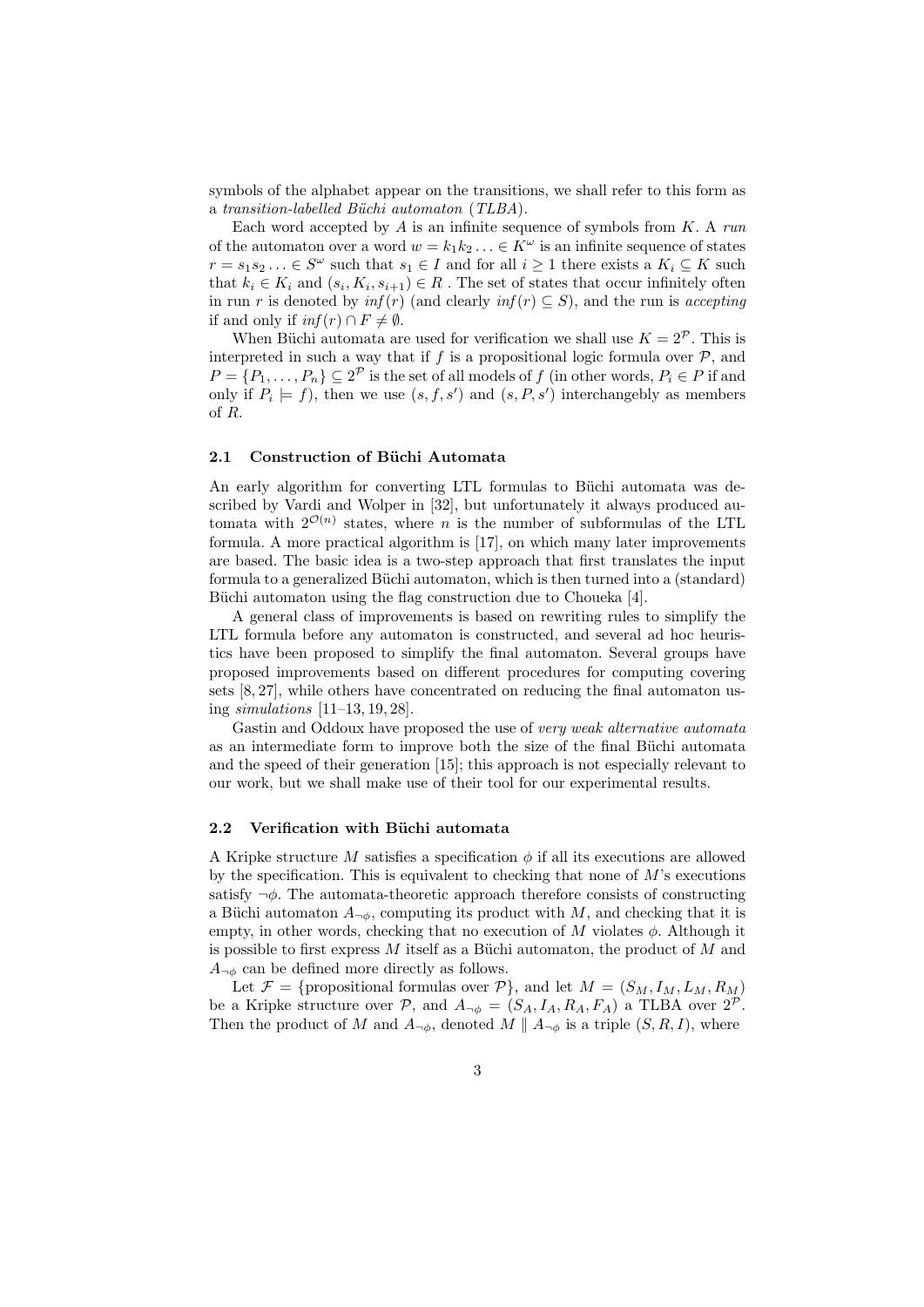- $S=S_M\times S_A$  is the set of states,
- $-R \subseteq S \times S$  is the transition relation where  $((s, a), (s', a')) \in R$  if and only if  $(s, s') \in R_M \wedge \exists f \in \mathcal{F} : (a, f, a') \in R_A \wedge L_M(s) \models f$ , and
- $I \subseteq I_M \times I_A$  is the set of initial states.

A run of the product is an infinite sequence of states  $(s_1, a_1)(s_2, a_2) \dots$  such that  $(s_1, a_1) \in I$  and  $((s_i, a_i), (s_{i+1}, a_{i+1})) \in R$  for all  $i \geq 1$ . A counterexample for  $\phi$  in the product is a run such that  $a_1 a_2 \dots$  is an accepting run of  $A_{\neg \phi}$ .

An example of a Kripke structure, Büchi automaton, and their product is shown in Figure 1. Each state of the Kripke structure (at the top of the figure) is numbered and labelled with the set of atomic propositions that hold in the state. In this example,  $\mathcal{P} = \{p\}$ . The initial state is indicated by the sourceless arrow that points to the top left state. The accepting state of the Büchi automaton, shown in (a), is indicated by a double circle. The states of the product are labeled with  $(Kripke state, Büchi state)$  pairs and those state where the Büchi automaton is in an accepting state is similarly indicated by a double circle.

Arguably the most popular algorithm for computing the product automaton on-the-fly and detecting accepting cycles is a nested depth-first search algorithm first proposed by Courcoubetis, Vardi, Wolper and Yannakasis in 1990 [5]. Subsequent improvements [14, 18, 21, 26] has not only made it compatible with partial-order methods, and has also led to a significant reduction in the number of states and transitions it needs to explore. The core algorithm has also been adapted for use with generalized Büchi automata  $[30]$  and heuristic search  $[1,$ 10]. Recent work has looked again at the use of SCC algorithms for both standard and generalized Büchi automata  $[6, 7, 16, 26]$ ; the algorithm we describe in Section 4.2 is based on one such.

# 3 State-labelled Büchi Automata

A state-labelled Büchi automaton (SLBA) over an alphabet K is a tuple  $B =$  $(S, I, U, R, F)$  where S is a finite set of states,  $I \subseteq S$  is the set of initial states,  $U: S \to K$  maps each state to a symbol of the alphabet,  $R \subseteq S \times S$  is the transition relation, and  $F \subseteq S$  is a set of acceptance states.

A run of the automaton over a word  $w = k_1 k_2 \ldots \in K^{\omega}$  is an infinite sequence of states  $r = s_1 s_2 \ldots \in S^{\omega}$  such that  $s_1 \in I$  and  $(s_i, s_{i+1}) \in R$  and  $U(s_i) = k_i$ for all  $i > 1$ . As in the case of TLBAs, a run r is accepting if and only if  $inf(r) \cap F \neq \emptyset$ .

#### 3.1 Construction of State-labelled Büchi Automata

The conversion from a TLBA to an SLBA is straightforward. Given a TLBA  $A = (S_A, I_A, R_A, F_A)$  over K, the equivalent SLBA is  $B = (S_B, I_B, U_B, R_B, F_B)$ where

 $-S_B = S_A \times K$ ,  $I_B = I_A \times K$ ,  $F_B = F_A \times K$ ,

–  $U_B$  maps each state to its second component, so that  $U_B((s, k)) = k$ , and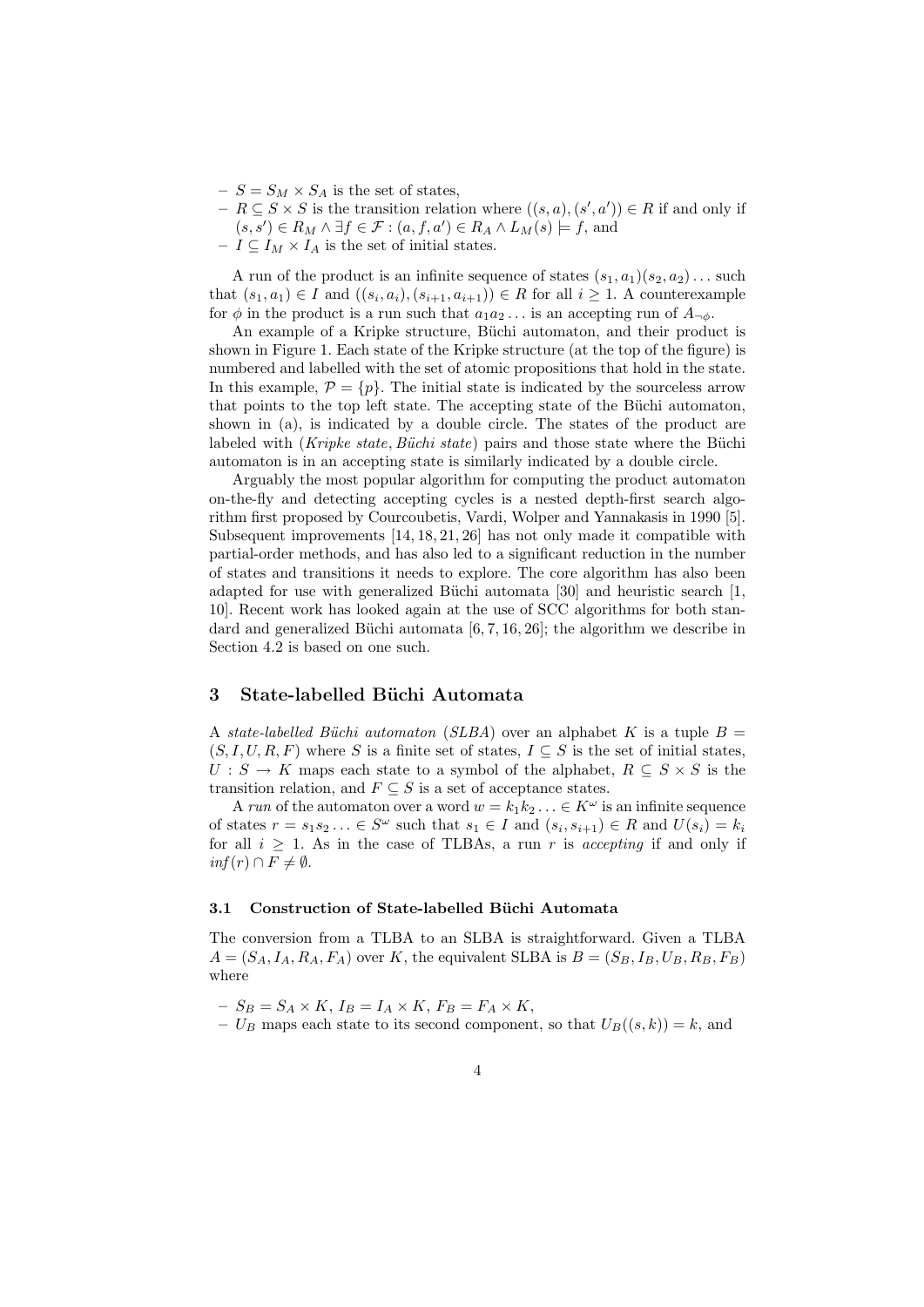

Kripke structure  $\cal M$ 



Büchi automaton $A_{\neg \phi}$ 



State-labelled Büchi automaton $B_{\neg \phi}$ 



(b)

Testing automaton  $C_{\neg\phi}$ 



 $M \parallel A_{\neg \phi}$ 







Fig. 1. Examples of automata and products for verifying  $\phi = \Box \Diamond \neg p$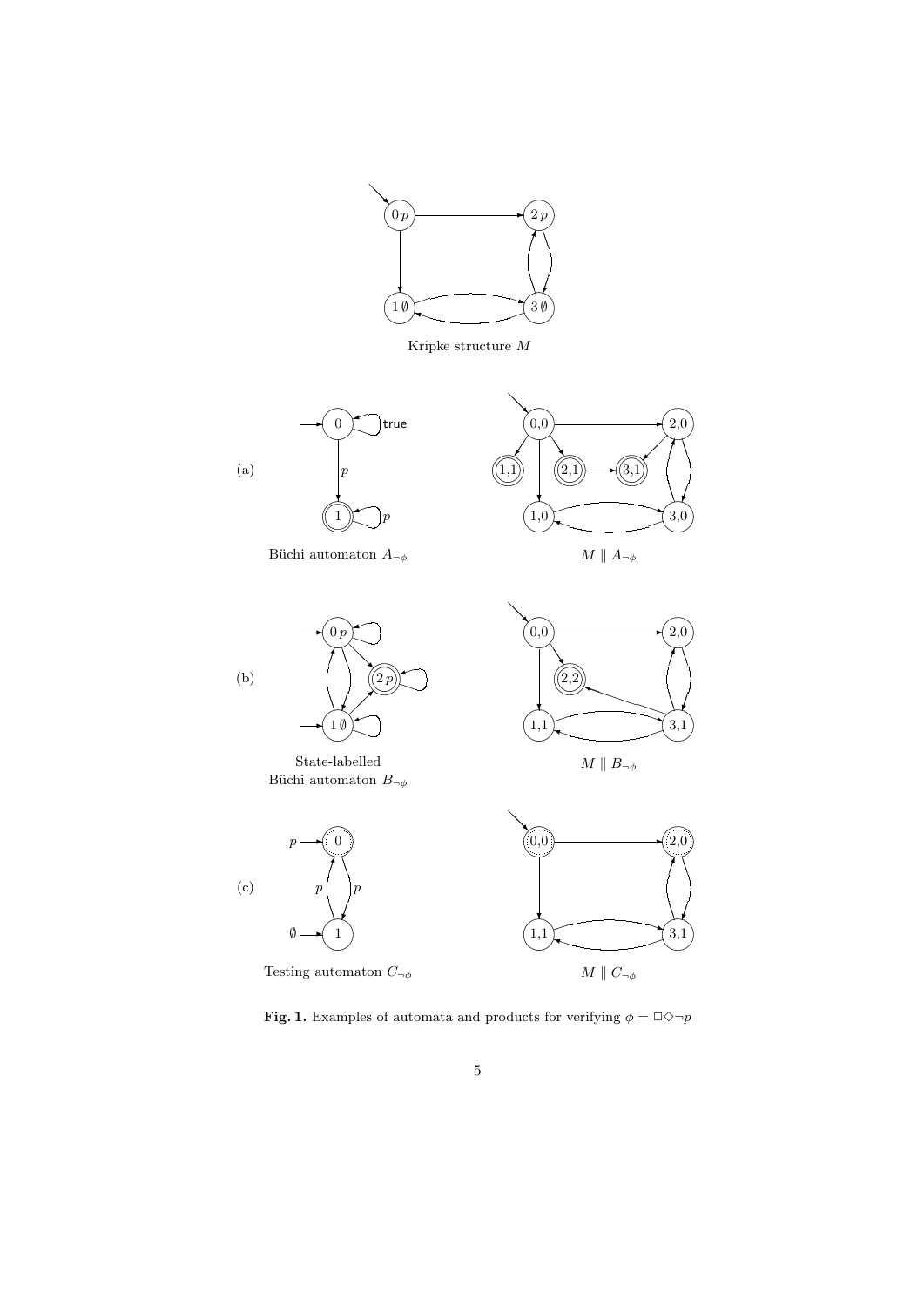–  $R_B$  is such that  $((s_1, k_1), (s_2, k_2)) ∈ R_B$  if and only if  $(s_1, k, s_2) ∈ R_A$  and  $k_2 \in k$  for some  $k \in 2^K$ .

Some states of B may not be reachable from an initial state and can be eliminated. Isomorphic copies of subautomata of  $B$  can also be removed using an algorithm such as partition refinement. Other, more intricate optimizations are also possible but we do not focus on them here.

#### 3.2 Verification with State-labelled Büchi Automata

Let  $M = (S_M, I_M, L_M, R_M)$  be a Kripke structure over P, and let  $B_{\neg \phi}$  $(S_B, I_B, U_B, R_B, F_B)$  be an SLBA over  $K = 2^{\mathcal{P}}$ . Then the product of M and  $B_{\neg \phi}$ , denoted M ||  $B_{\neg \phi}$  is a triple  $(S, R, I)$ , where

- $S = S_M \times S_B$  is the set of states,
- $-R \subseteq S \times S$  is the transition relation where  $((s, b), (s', b')) \in R$  if and only if  $(s, s') \in R_M \wedge (b, b') \in R_B \wedge L_M(s') = U_B(b')$ , and
- $-I \subseteq I_M \times I_B$  are initial states where  $(s, b) \in I$  if and only if  $L_M(s) = U_B(b)$ .

A run of the product is an infinite sequence of states  $(s_1, b_1)(s_2, b_2)$ ... such that  $(s_1, b_1) \in I$  and  $((s_i, b_i), (s_{i+1}, b_{i+1})) \in R$  for each  $i \geq 1$ . A counterexample for  $\phi$  in the product is a run such that  $b_1b_2 \ldots$  is an accepting run of  $B_{\neg \phi}$ . Exactly the same algorithms used for TLBAs can be used for SLBAs.

We refer once again to Figure 1 for examples of an SLBA and its product with a Kripke structure. The notation should be clear; it corresponds to what was discussed before for the TLBA. It may seem that the difference between a TLBA and the equivalent SLBA is merely a matter of notation that carries no benefit. However, the product shown in (b) is already an early indication that this is not so: M  $|| B_{\neg \phi}$  has two states and two transitions fewer than M  $|| A_{\neg \phi}$ .

#### 4 Testing Automata

A testing automaton (TA) over an alphabet K is a tuple  $C = (S, I, U, R, F, G)$ where S is a finite set of states,  $I \subseteq S$  is the set of initial states,  $U : I \to K$ maps each initial state to a symbol of the alphabet,  $R \subseteq S \times K \times S$  is the transition relation,  $F \subseteq S$  is a set of Büchi-acceptance states, and  $G \subseteq S$  is a set of livelock-acceptance states.

A run of the testing automaton C over a word  $w = k_1 k_2 ... \in K^{\omega}$  is only defined when  $K = 2^{\mathcal{P}}$ . In such a case, it is an infinite sequence of states  $r =$  $s_1 s_2 \ldots \in S^{\omega}$  such that  $s_1 \in I$  and  $U(s_1) = k_1$ , and for all  $i \ge 1$  either

- 1.  $k_i \neq k_{i+1}$  and  $(s_i, k_i \oplus k_{i+1}, s_{i+1}) \in R$ , or
- 2.  $k_i = k_{i+1}$  and  $s_i = s_{i+1}$ .

Here  $\oplus$  denotes the symmetric difference operator on sets. A run r over a word  $w = k_1 k_2 \dots$  is accepting if and only if either

1.  $inf(r) \cap F \neq \emptyset$  and  $|inf(w)| > 1$ , or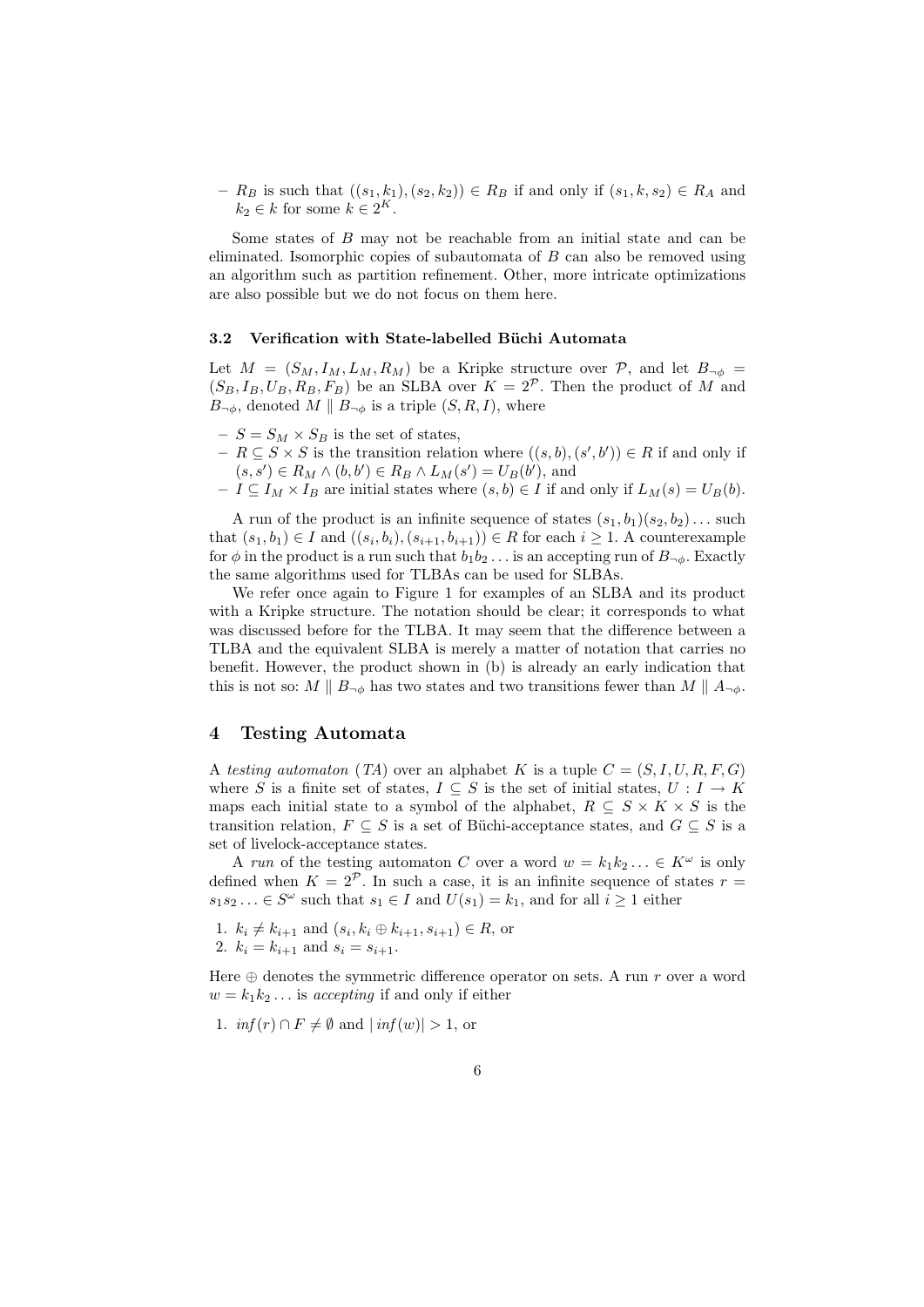2.  $\exists n : (s_n \in G) \wedge (\forall i > n : s_i = s_n \wedge k_i = k_n).$ 

This general formulation of testing automata allows transitions of the form  $(s, \emptyset, s')$ , but since they do not add any expressive power to an automaton and are undesirable in the context of verification, we restrict our attention to automata without such transitions. However, we do not forbid them, as they are useful for the conversion algorithm outlined in the next section.

#### 4.1 Construction of Testing Automata

The conversion from SLBA to TA is a two-step process. Given an SLBA  $B =$  $(S_B, I_B, U_B, R_B, F_B)$  over alphabet K, we first construct an *intermediate* TA  $C = (S_C, I_C, U_C, R_C, F_C, G_C)$  such that

 $-S_C = S_B$ ,  $I_C = I_B$ ,  $F_C = F_B$ , and  $G_C = \emptyset$ ,

–  $U_C(s) = U_B(s)$  for all  $s \in I_C$ , and

 $-(s_1, k, s_2) \in R_C$  if and only if  $(s_1, s_2) \in R_B$  and  $k = U_B(s_1) \oplus U_B(s_2)$ .

In the second step,  $C$  is converted to its final form by computing the maximal strongly stuttering-connected components, where stuttering-connected means that every state of the component can reach every other state via a sequence of zero or more transitions of the form  $(s, \emptyset, s')$ . Those components that are nontrivial (in other words, consists of at least two states or a single state with a self-loop) and contain at least one Büchi accepting state, are added state-by-state to the livelock acceptance states  $G_C$ . Then, every stuttering transition  $(s, \emptyset, s')$ is removed. If s' is a member of  $I_C$  or  $G_C$ , we add s to the same set (and define  $U_C(s) = U_C(s')$  when  $s' \in I_C$ ). Finally we remove all nonreachable states and transitions from the automaton.

Note that although this construction can be carried out with any Büchi automaton, it is only meaningful if the original property is expressible without the use of the next-state operator. It is not required, however, that the Büchi automaton itself exhibits no stuttering [20], only that the property is insensitive to stuttering. This ensures that the language accepted by the automaton remains the same.

As in the case of SLBAs, various further optimizations are possible, but we do not want to discuss them here. However, it is important to note one technical aspect that also applies to TLBAs and SLBAs, but which is especially important for TAs. The set of atomic propositions  $P$  may contain propositions that are never referenced by the automaton in question. For the purposes of efficient verification, such propositions should be removed from  $\mathcal{P}$ ; they cannot influence the outcome of the verification and may lead to unnecessary work.

#### 4.2 Verification with Testing Automata

Let  $M = (S_M, I_M, L_M, R_M)$  be a Kripke structure over P, and let  $C_{\neg \phi}$  $(S_C, I_C, U_C, R_C, F_C, G_C)$  be a TA over  $2^{\mathcal{P}}$ . Then the product of M and  $C_{\neg \phi}$ , denoted  $M \parallel C_{\neg \phi}$  is a triple  $(S, R, I)$ , where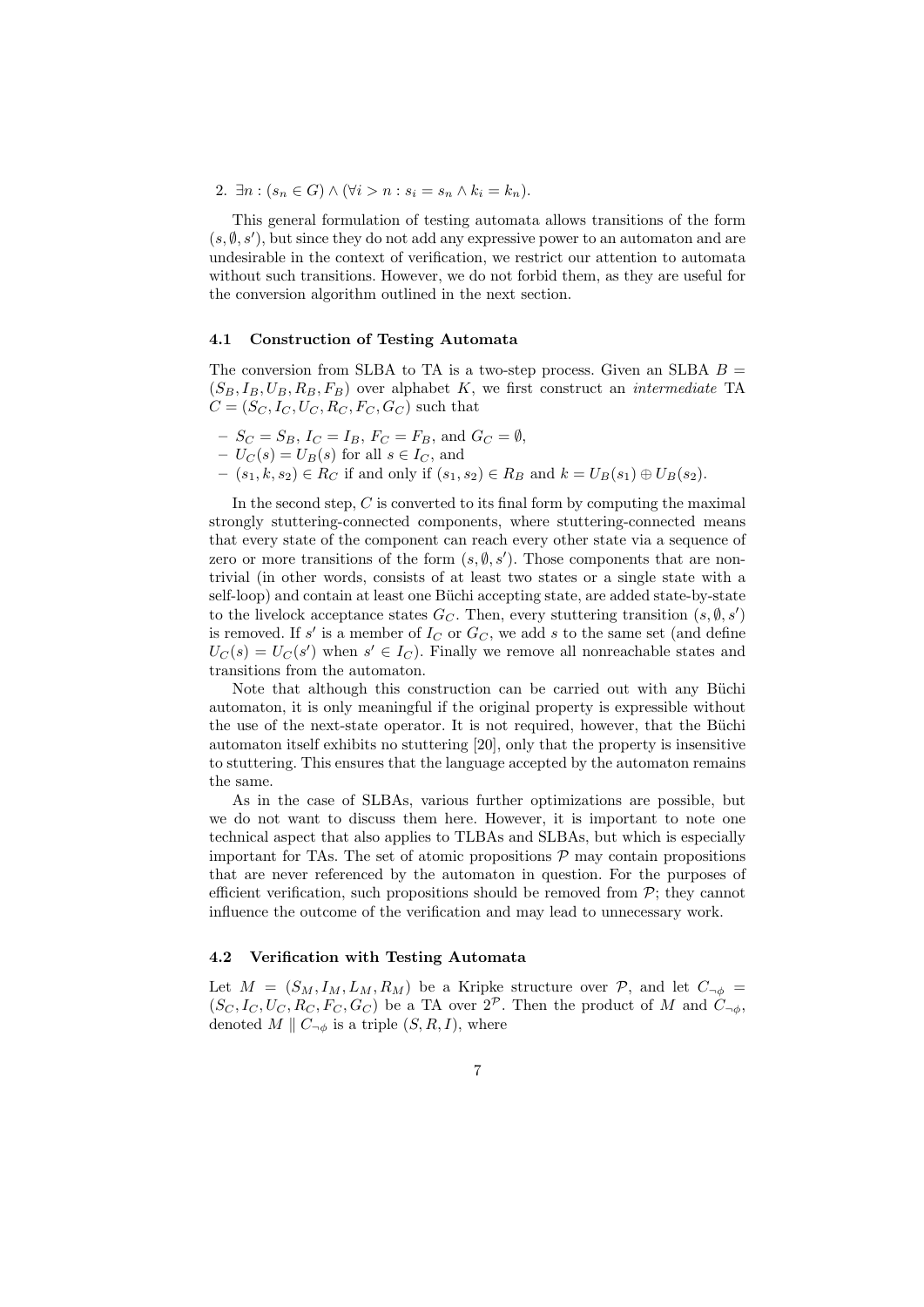- $S=S_M\times S_C$  is the set of states,
- $-R \subseteq S \times S$  is the transition relation where  $((s, c), (s', c')) \in R$  if and only if either
	- 1.  $(s, s') \in R_M \wedge (c, L_M(s) \oplus L_M(s'), c') \in R_A$ , or
- 2.  $(s, s') \in R_M \wedge c = c' \wedge L_M(s) = L_M(s')$ , and
- $-I \subseteq I_M \times I_C$  are initial states where  $(s, c) \in I$  if and only if  $L_M(s) = U_C(c)$ .

A run of the product is an infinite sequence of states  $(s_1, c_1)(s_2, c_2) \dots$  such that  $(s_1, c_1) \in I$  and  $((s_i, c_i), (s_{i+1}, c_{i+1})) \in R$  for each  $i \geq 1$ . A counterexample for  $\phi$  in the product is a run such that  $c_1c_2 \ldots$  is an accepting run of  $C_{\neg \phi}$ .

As before, an example of a TA and its product with a Kripke structure can be found in Figure 1. Those states in part (c) of the picture where the TA (or the TA component of the product) is in a livelock-accepting state have been marked with a dotted circle; in this particular example, the TA has no Büchi acceptance states. The  $U_C$  labels are shown on the left of the TA at the source of the arrows to the initial states.

The same algorithms that are used for verification with TLBAs and SLBAs can be used with a TA to detect those violations that involve Büchi acceptance states. Also, in [20, 31] the authors propose a one-pass algorithm to detect violations involving the livelock acceptance states of the TA. Unfortunately, it is not possible to merge an algorithm of the first kind with the second one-pass algorithm, since it does not explore the product automaton in depth-first order. One solution is of course to run the one algorithm, and then the other, but this is wasteful since any information that the first algorithm could conceivable gather is lost when it terminates.

Our algorithm, which due to space constraints we only outline briefly here, is based on the Tarjan algorithm described in [16] with the following modifications:

- 1. a separate stack L is used to record the potential root state of the current livelock-accepting conmponent on the current depth-first stack;
- 2. when a stuttering transition (one for which the TA remains in the same state) is explored, and the destination state is on the depth-first stack and lies above the top entry of  $L$ , a livelock violation is reported;
- 3. each state keeps a record of the shallowest states it can reach via stuttering transitions; when the state itself is visited via a stuttering transition, this information is also checked to find potential livelock violations, and the information is propogated back.

This last step is a heuristic measure to increase the number of situations in which our algorithm successfully detects violations. In certain circumstances our algorithm still misses livelock violations, and, if no violation whatsoever is detected, the second one-pass algorithm must be used to ensure that no violation is missed. However, those circumstances are exceptional; for example, during the random experiments we present below, this happened in only 0.00535% percent of cases. (We plan to present the full details of the algorithm in a future paper.)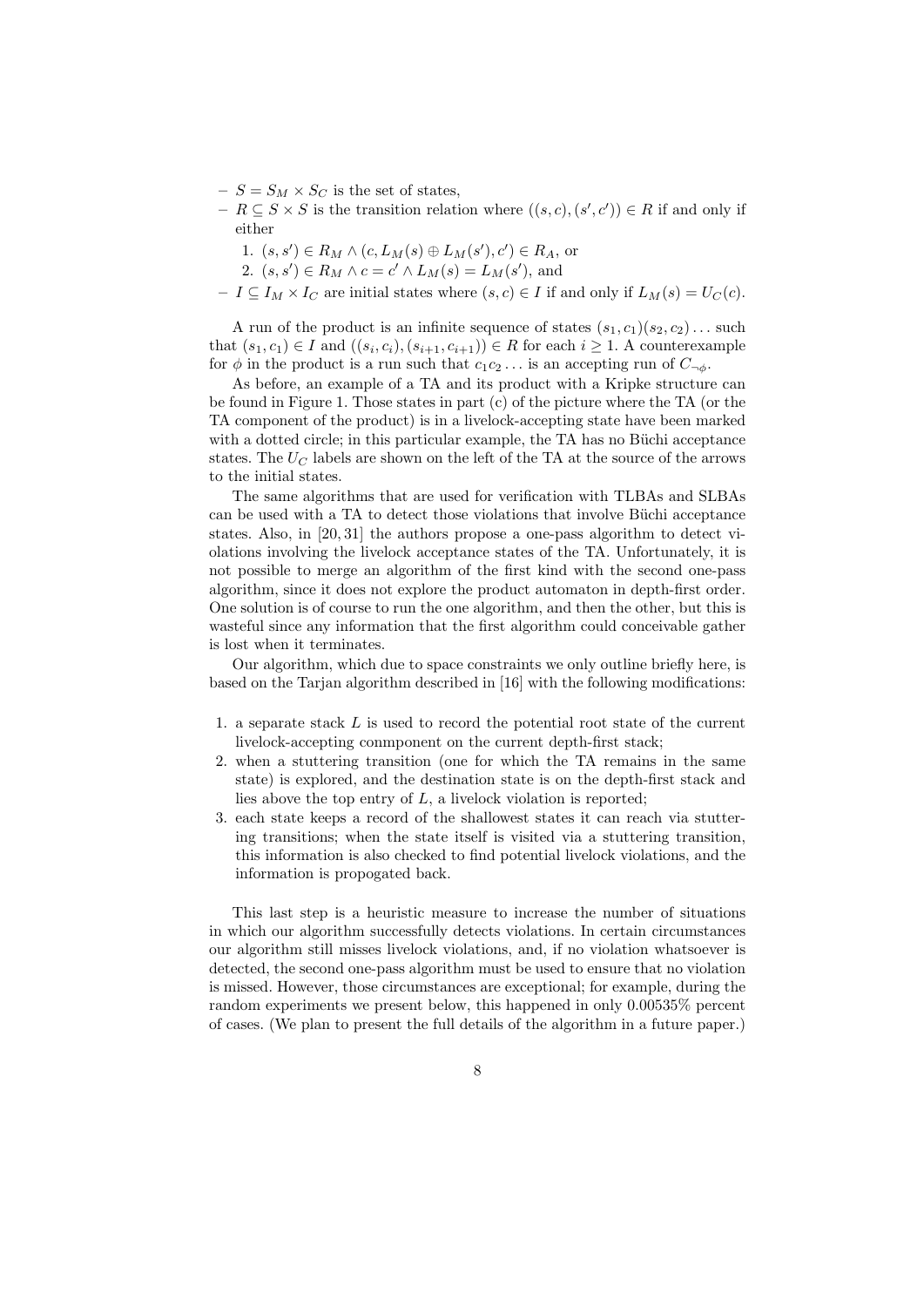## 5 Experimental results

Table 1 shows the outcome of experiments performed to measure the effect of using SLBAs and TAs instead of TLBAs. The procedure described in [29] was used to generate 480 random 100-state Kripke structures and 360 random LTL formulas. An additional 130 formulas were taken from the literature (mostly from [12, 9, 28]), and all formulas were negated. After the elimination of stuttering-sensitive formulas and duplicates, the remaining 261 formulas were converted to Büchi automata using the LTL2BA program  $[15]$ , and SLBAs and TAs were constructed as described in previous sections. For TLBAs and SLBAs we used the Schwoon and Esparza modification of the CPVW algorithm [26] (shown in the "SE" column), and the Tarjan-based algorithm from [16] (shown in the "Tarjan" column). For TAs the modified Tarjan algorithm we mentioned in the previous section was used (shown in the "Tarjan+" column).

| $\it{Automata}$ |             | TLBA        |               |                                   |         | SLBA        |             |             | TA                        |             |       |  |
|-----------------|-------------|-------------|---------------|-----------------------------------|---------|-------------|-------------|-------------|---------------------------|-------------|-------|--|
|                 | Ave.        |             |               | 5.56                              | 17.33   |             |             |             | 30.89 584.87 16.94 310.43 |             |       |  |
|                 | Max.        |             |               | 53                                | 314     |             |             | 389         | 18196                     | 193         | 10944 |  |
| States &        |             | <b>TLBA</b> |               |                                   |         | <b>SLBA</b> |             |             | TA                        |             |       |  |
| transitions     |             |             | SE            | Tarjan                            |         | SЕ          |             | Tarjan      |                           | $Tarian+$   |       |  |
| All             | Ave.        | 30.3        | 96.2          | 25.2                              | 80.1    | 18.6        | 37.2        | 17.6        | 35.2                      | 21.4        | 45.8  |  |
|                 | Max.        | 3342        | 29404         | 2533                              | 18250   |             | 1154 10184  | 1103        | 10041                     | 2198        | 17330 |  |
| Viol.           | Ave.        | 33.3        | 105.9         | 27.3                              | 85.2    | 20.4        | 33.8        | 19.2        | 31.4                      | 20.0        | 31.2  |  |
|                 | Max.        | 3342        | 29404         | 1652                              | 18250   | 966         | 5888        | 613         | 3831                      | 442         | 2045  |  |
|                 | Normalized  |             | <b>TLBA</b>   |                                   |         |             | <b>SLBA</b> |             |                           | TA          |       |  |
|                 |             |             | SЕ            | Tarjan                            |         | SЕ          |             | Tarjan      |                           | $Tarian+$   |       |  |
| All             | Ave.        | 51.1        | 19.3          | 38.0                              | 15.8    | 33.6        | 8.6         | 32.5        | 8.0                       | 57.9        | 12.0  |  |
|                 | Max.        |             |               | 1550.0 2800.0 1250.0 2400.0 360.0 |         |             |             | 700.0 340.0 |                           | 700.0 200.0 | 200.0 |  |
| Viol.           | Ave.        | 13.7        | 7.6           | 11.3                              | 6.6     | 9.8         | 4.9         | 9.3         | 4.7                       | 9.6         | 4.6   |  |
|                 | Max.        |             | 1033.3 1305.3 | 537.5                             |         | 700.0 220.0 |             | 255.1 200.0 |                           | 250.0 136.6 | 110.0 |  |
|                 | Percentages |             | <b>TLBA</b>   |                                   |         |             | <b>SLBA</b> |             |                           |             | TA    |  |
|                 |             | SE          |               |                                   | Tarjan  | SЕ          |             | Tarjan      |                           | $Tarian+$   |       |  |
| All             | <b>Best</b> | 0.0         | 0.0           | 3.1                               | 1.5     | 0.0         | 0.0         | 4.6         | $2.8\,$                   | 10.2        | 11.3  |  |
|                 | 1/Best      | 55.7        | 66.5          | 70.2                              | 68.5    | 40.5        | 42.6        | 48.0        | 46.9                      | 28.9        | 49.8  |  |
| Viol.           | <b>Best</b> | 0.0         | 0.0           | 4.1                               | $2.0\,$ | 0.0         | 0.0         | 3.7         | 2.5                       | 13.7        | 15.1  |  |
|                 | 1/Best      | 56.8        | 60.3          | 65.1                              | 62.9    | 23.0        | $26.0\,$    | 30.6        | 30.4                      | 38.7        | 38.3  |  |

**Table 1.** Comparison of automata on random graphs and random  $\&$  real formulas

Every cell of the table contains two numbers, the first refers to the number of states and the second to the number of transitions. The first part of the table labelled "Automata" shows the average and maximum sizes of the TLBAs, SLBAs, and TAs. From TLBA to SLBA there is roughly a 6-fold increase in the number of states and a 34-fold increase in the number of transitions. The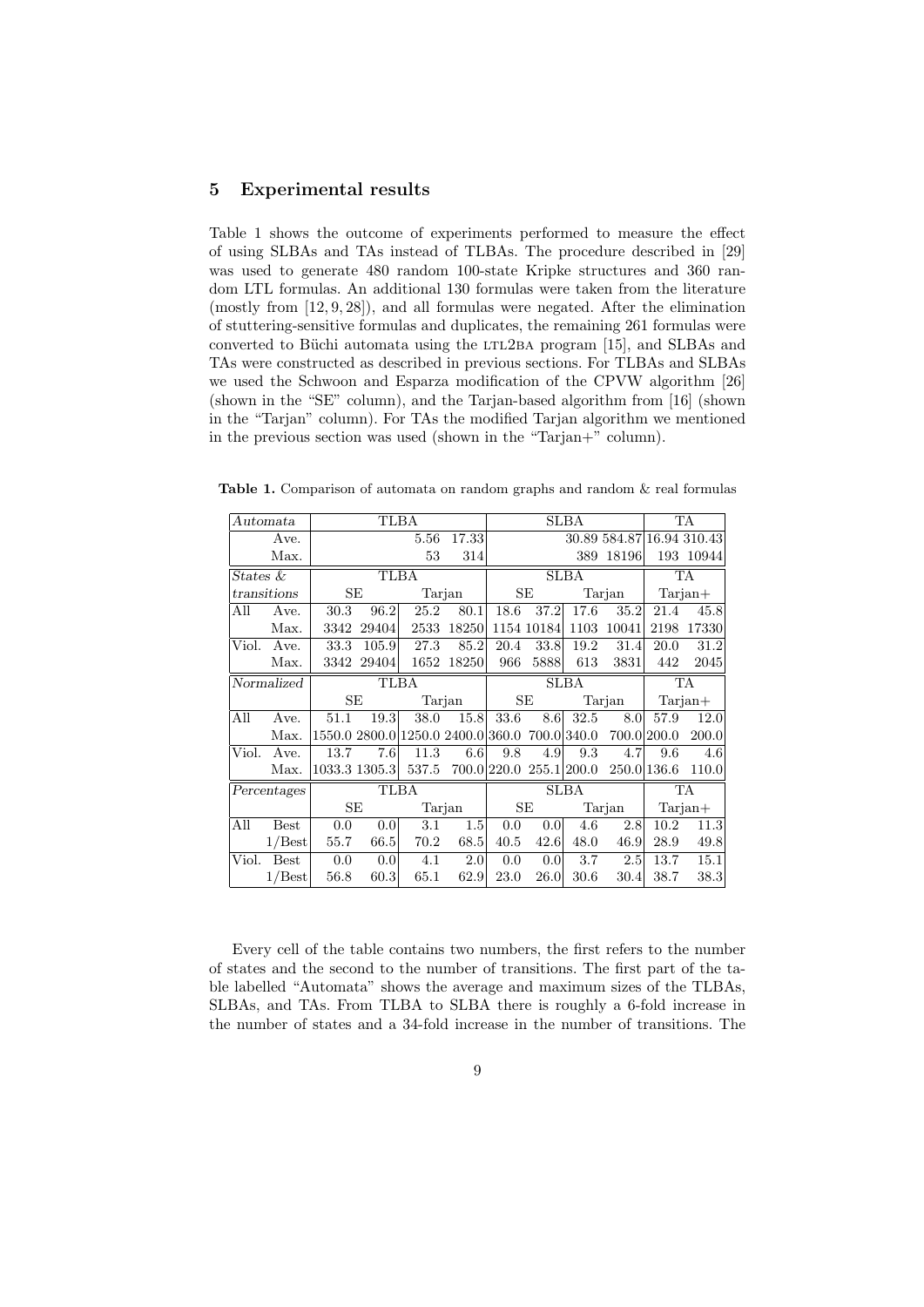average size of a TA is about half that of an SLBA. The next part of the table, "States & transitions" shows the average and maximum number of states and transitions explored, first in all runs, and then in only those runs where a violation was found. Unfortunately, these numbers are somewhat misleading, since large and small products carry equal weight. Therefore, the next part of the table, "Normalized", describes the same runs, but with the numbers of each run expressed as a percentage of the size of the product of the Kripke structure and the TA. The last part of the table labelled "Percentages" indicates in what percentage of runs each automaton/algorithm pair did better than any of the others (the "Best" row), or no worse than any of the others (the "1/Best" row).

The results contain some apparent contradictions: despite the fact that the TLBA/SE combination has the highest average and worst-case numbers, it is still one of the best algorithms in more than half the cases. Conversely, the SLBA/Tarjan combination which explores the lowest average number of states in all runs, only explores the unique, least number of states in 3.7% of those runs. The cause of this phenomenon is of course the different distribution of costs for the different combinations.

It is difficult to say which of the algorithms is "best": for a single run one may use the TLBA/Tarjan combination and know that the probability is less than 35% that another combination can explore fewer states. Invariably, however, more than one run of a system is required and, in that case, the SLBA/Tarjan combination explores the fewest number of states and transitions, on average. On the other hand, the worst-case of the TA/Tarjan+ combination looks more promising and it is more often the fastest  $(>11.3\%$  of cases) and most memoryefficient  $(>10.2\%$  of cases) choice.

The amount of work needed by the TLBA in the worst case is so much bigger that it tilts the averages heavily in favour of the SLBA and the TA. This, we believe, justifies the conclusion that the variants are, in fact, superior in performance to the TLBA.

Experience has shown that measurements with random Kripke structures are often over-optimistic since the "shape" of random and real state spaces can differ significantly. We would have liked to present experimental results for actual state spaces, but that approach has its own pitfalls. It is easy to find examples where one combination fares exceptionally well, while the others founder. Also, each state space should be verified against a variety of LTL properties to yield robust results. For now we have to leave this project as future work.

## 6 A closer look: why less is more?

The results show that it is not so much the size of the automaton itself that counts, but rather the size of the product of Kripke structure and automaton. In the negative case, i.e., when there is no violation, all states and transitions of the product need to be explored, and, in the case of our new algorithm, it is done twice. We therefore investigated the relationship between the formulas and the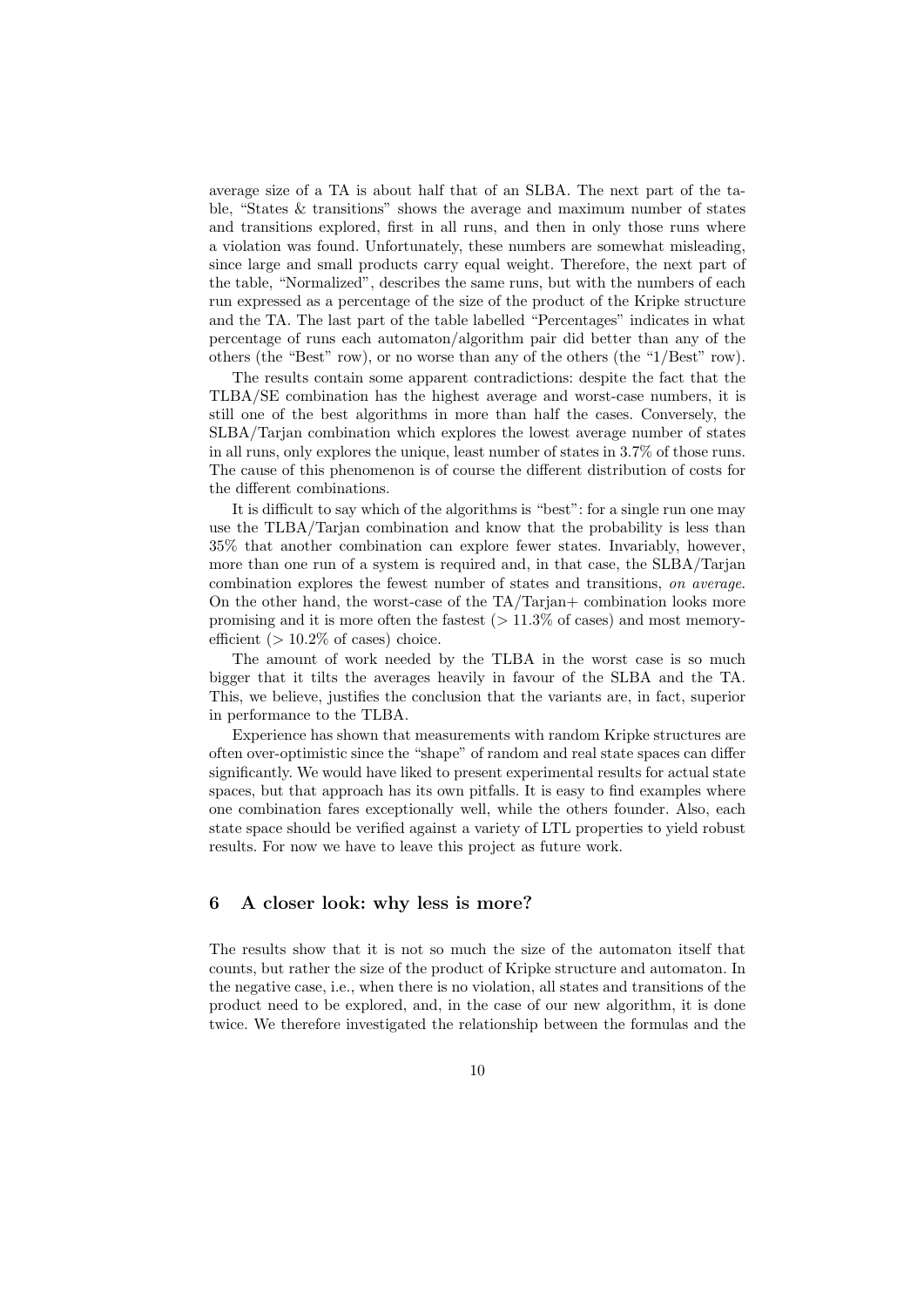size of the resulting products by devising classes of formulas of increasing length and calculating the size of the product with a set of random Kripke structures.

For the set of experiments we used 100 random 1000-state Kripke structures with a varying number of transitions. We constructed the TLBAs, SLBAs and TAs for the formulas we describe below and calculated their products with the Kripke structures. Table 2 shows the average number of states and transitions obtained in each case. The first column gives the formula class and  $n$ . The "E" formulas were of the form

$$
E(n) = \bigwedge_{i=1}^{n} \Diamond p_i,
$$

and the "U" and "R" were of the form

$$
U(n) = (\cdots (p_1 \mathsf{U} p2) \mathsf{U} \cdots) \mathsf{U} p_n \quad \text{and} \quad R(n) = \bigwedge_{i=1}^n (\Box \Diamond p_i \vee \Diamond \Box p_{i+1}).
$$

Table 2. Growth of state spaces

|      |          | TLBA                                     |         | <b>SLBA</b>        | <b>TA</b> |                     |  |
|------|----------|------------------------------------------|---------|--------------------|-----------|---------------------|--|
| E(1) | 1999.90  | 9126.84                                  | 1999.90 | 9126.84            | 1999.86   | 7730.18             |  |
| E(2) | 3999.68  | 23690.54                                 | 3999.68 | 23690.54           | 3999.62   | 19057.17            |  |
| E(3) | 7999.24  | 62119.04                                 | 7999.24 | 62119.04           | 7999.24   | 49853.79            |  |
| E(4) | 15998.36 | 164327.68                                |         | 15998.36 164327.68 |           | 15998.36 134019.09  |  |
| E(5) | 31996.61 | 437872.53                                |         | 31996.61 437872.53 |           | 31996.61 363967.54  |  |
| U(1) | 1188.75  | 5195.20                                  | 1145.54 | 5095.67            | 1151.85   | 4473.37             |  |
| U(2) | 3082.19  | 20936.82                                 | 2266.81 | 14020.64           | 2266.76   | 10772.02            |  |
| U(3) | 8702.22  | 92692.54                                 | 6185.00 | 66821.92           | 6233.29   | 47379.99            |  |
| U(4) | 22162.49 | 373415.82                                |         | 15286.18 266001.99 |           | 15257.98 187339.66  |  |
| U(5) |          | 53471.09 1432869.88                      |         | 35175.60 980114.68 |           | 34998.03 703055.77  |  |
| R(1) | 3619.32  | 17790.64                                 | 3326.13 | 16635.44           |           | 3647.73 15555.14    |  |
| R(2) | 9674.17  | 49992.48                                 | 8195.00 | 43328.05           | 8115.63   | 34584.78            |  |
| R(3) | 26620.67 | 150150.63                                |         | 20492.62 117661.40 | 20113.34  | 88977.67            |  |
| R(4) | 72449.32 | 460101.94                                |         | 51041.64 328031.95 |           | 50019.04 239408.10  |  |
| R(5) |          | 194741.06 1447741.57 127220.17 951739.06 |         |                    |           | 124600.22 675327.73 |  |

The simplest,  $E(n)$  formulas resulted in products with the same number of states for all the automata, while the TAs produced a somewhat smaller number of transitions. The two more complicated classes result in differences that increase with the length of the formula.

We experimented with other classes as well, but were unable to find any where the TLBA products are smaller. There were classes where the results were similar to the E formulas, including

$$
U_2(n) = p_1 U(p_2 U(\cdots p_{n-1} Up_n) \cdots),
$$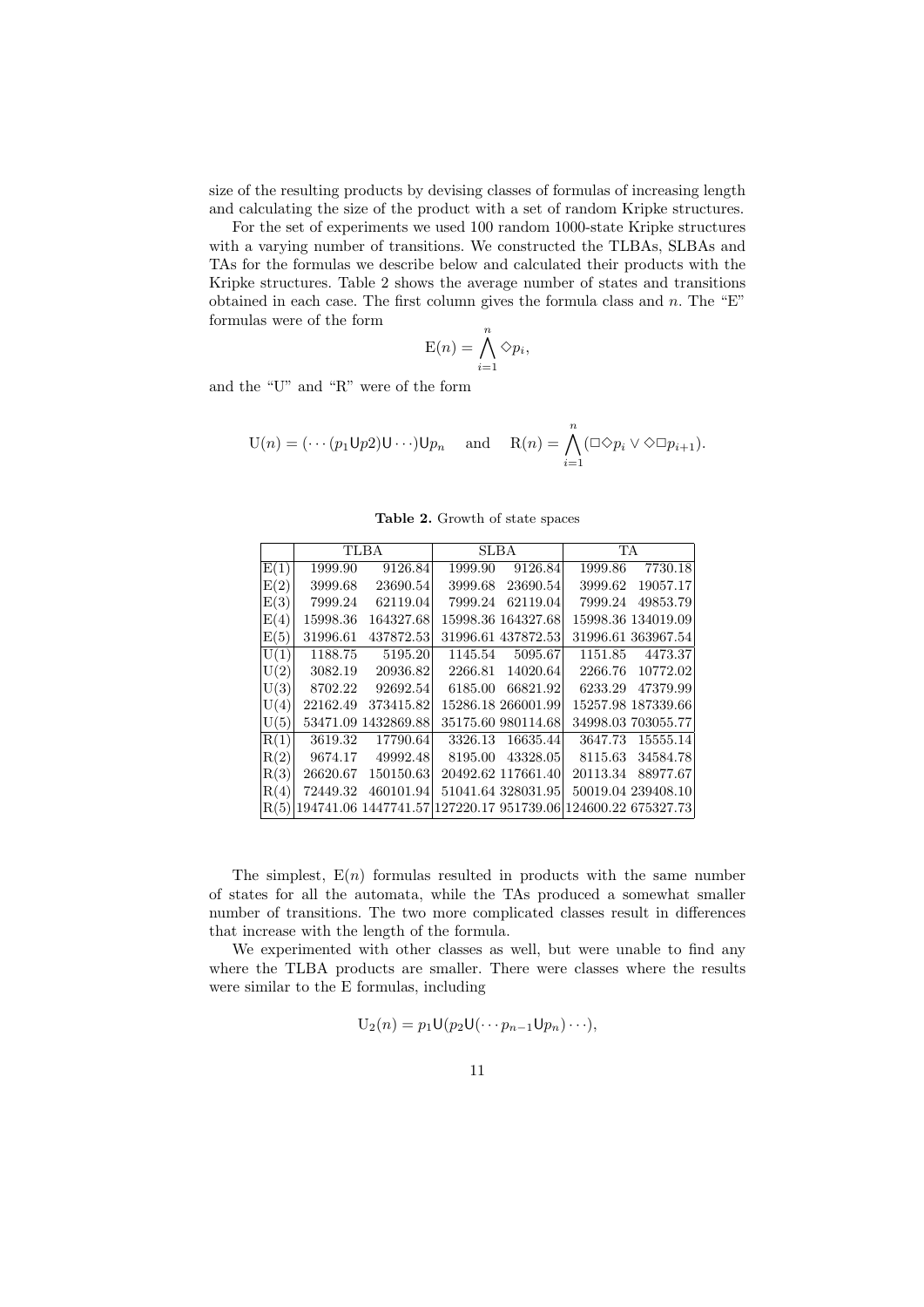$$
C_1(n) = \bigvee_{i=1}^{n} \Box \Diamond p_i
$$
 and  $C_2(n) = \bigwedge_{i=1}^{n} \Box \Diamond p_i$ .

Other classes performed much like the U and R formulas, for example

$$
Q(n) = \bigwedge_{i=1}^{n} (\Diamond p_i \vee \Box p_{i+1}) \quad \text{ and } \quad S(n) = \bigvee_{i=1}^{n} \Box p_i.
$$

The smaller products have very little, if anything, to do with the livelockacceptance states of the testing automata, since the state-labelled automata result in products that are just as small. So the question remains, why do the SLBA and TA produce smaller products? We cannot give a definitive answer, but we believe that there are two important factors:

Firstly, an SLBA makes a finer distinction between different states, in the sense that the state of the SLBA contains more information about the state of the product than is the case for the TLBA. Undoubtably the TLBA is a more dense representation of the property than the equivalent SLBA. In other words, in the product several Kripke states may be paired with the same TLBA state, but because the automaton will later have to distinguish between the states, extra work needs to be performed.

Secondly, and partly because of the first reason, the TLBA is, in a sense, more nondeterministic and therefore, on average, more of its transitions are enabled in a given state. In [27], the authors suggest that more deterministic, rather than smaller automata result in smaller products, and to some extent, the generation of the SLBA removes some of the nondeterminism.

The sometimes significantly smaller number of transitions in the products of testing automata can be explained, in part at least, by the fact that they have no stuttering tansitions and therefore cannot cause a multiplication of stuttering steps of the Kripke structure. The theoretical results in [20], which state that testing automata are more often deterministic, do not, however explain anything at all in these findings, since the SLBA- and TA-products have almost exactly the same number of states.

The size of the product is not an accurate measure of performance when there actually is a violation. It might be the case that a counterexample is found relatively early on in a bigger product. This may be due to two factors. Firstly, the decision of which transitions to explore first in the on-the-fly algorithm may play a crucial role. An endless variety of heuristics and shufflings of transitions are possible and there we currently know of no definitive way to decide which is best. Secondly, the counterexamples themselves may have different properties. The SLBA- or TA-induced product may be smaller but contain only relatively few, lengthy and complicated counterexamples, whereas the product arising from a TLBA may be big but have more shallow and simple counterexamples. One open question is exactly what the relative contribution of the two phenomena in different circumstances is.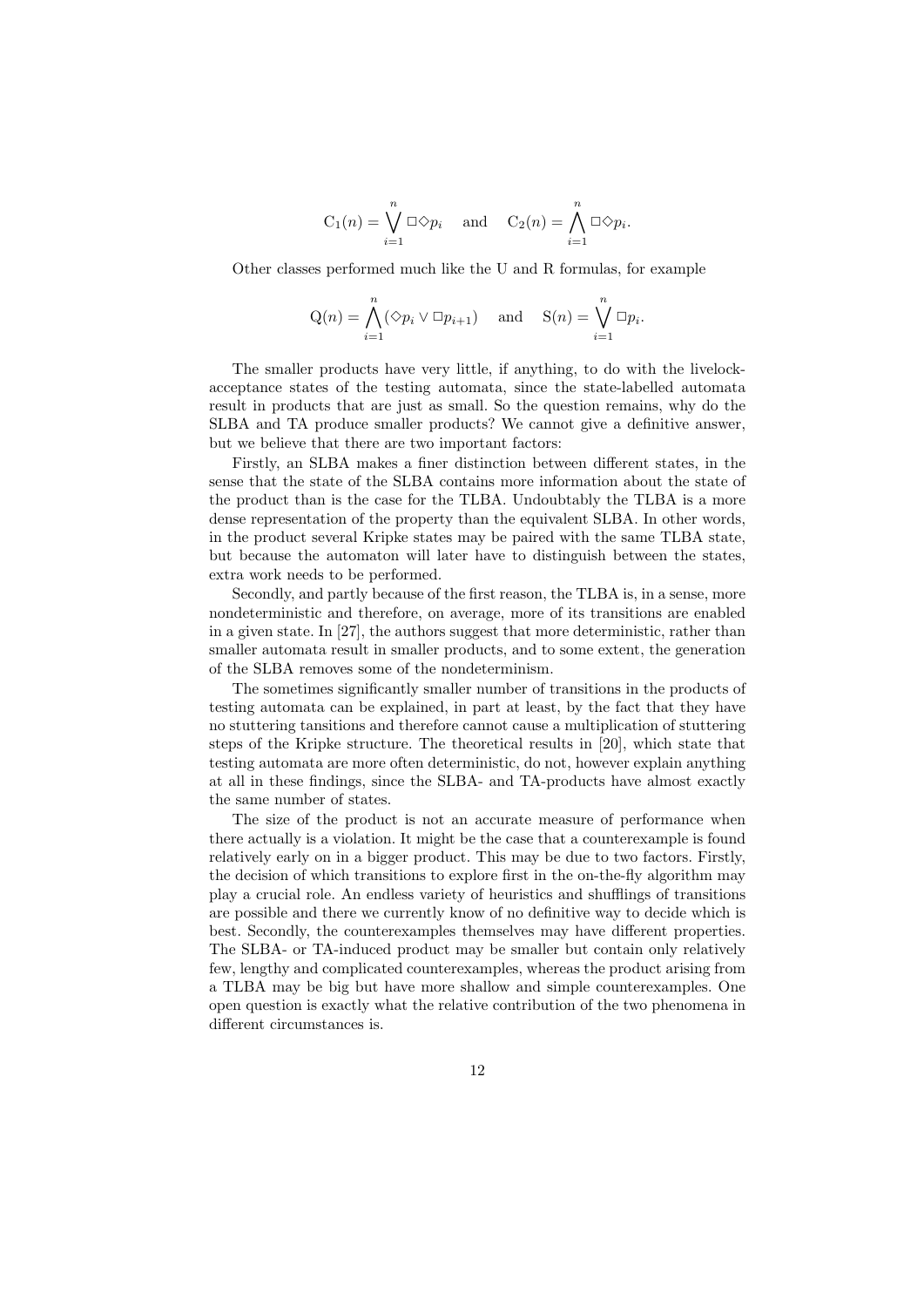# 7 Conclusions

We have investigated two alternatives to the standard (transition-labelled) form of Büchi automata, namely state-labelled Büchi automata and testing automata. Even though the differences may appear to be merely a matter of notation, experimental results suggest that there are real benefits to be had from using the variant forms.

To explain the improved performance of the variants, we considered simple classes of  $LTL_{X}$  formulas and compared the products of a set of random Kripke structures with the transition-labelled and state-labelled Büchi automata and testing automata. Despite the fact that the variant automata are invariably much larger, their products are invariable smaller. In the case of testing automata, the number of transitions is clearly smaller and grows at a much slower rate than is the case for the other two automata.

Two factors that play a role in this phenomenon is the fact that (1) statelabelled Büchi automata and testing automata make finer distinctions  $(2)$  they are more often deterministic than standard Büchi automata. The work in [27] has a similar goal to ours, although there the authors focused only on the standard form.

Our research perhaps raises more questions than it answers. By no means do we wish to discourage further work on the reduction of Büchi automata or other  $\omega$ -automata; rather our results point to the need to investigate the factors that lead to improved performance in greater detail. Other lines of future research include the characterization of  $LTL<sub>X</sub>$  properties for which the SLBAs and TAs do better, and an extension of these results to generalized Büchi automata and alternating automata. We have only briefly sketched our current (SCC-based) algorithm for verification with testing automata, partly because we believe that it can still be improved substantially.

Acknowledgments. The work of H. Hansen was supported by the Nokia Foundation.

## References

- 1. L. Brim, I. Černá, and M. Nečesal. Randomization helps in LTL model checking. In Proc. Joint Intl. Works. Process Alg. and Probabilistic Methods, Performance Modeling and Verif., LNCS #2165, pp. 105–119, Sept 2001.
- 2. J. R. Büchi. Weak second-order arithmetic and finite automata. Zeitschrift für mathematische Logik und Grundlagen der Math. 6, pp. 66–92, 1960.
- 3. J. R. Büchi. On a decision method in restricted second-order arithmetic. In Proc. 1960 Intl. Congr. Logic, Method and Philosophy of Science, pp. 1–11, Stanford Univ. Press, Jun 1962.
- 4. Y. Choueka. Theories of automata on  $\omega$ -tapes: a simplified approach. Journal Computer and System Sciences 8, pp. 117–141, 1974.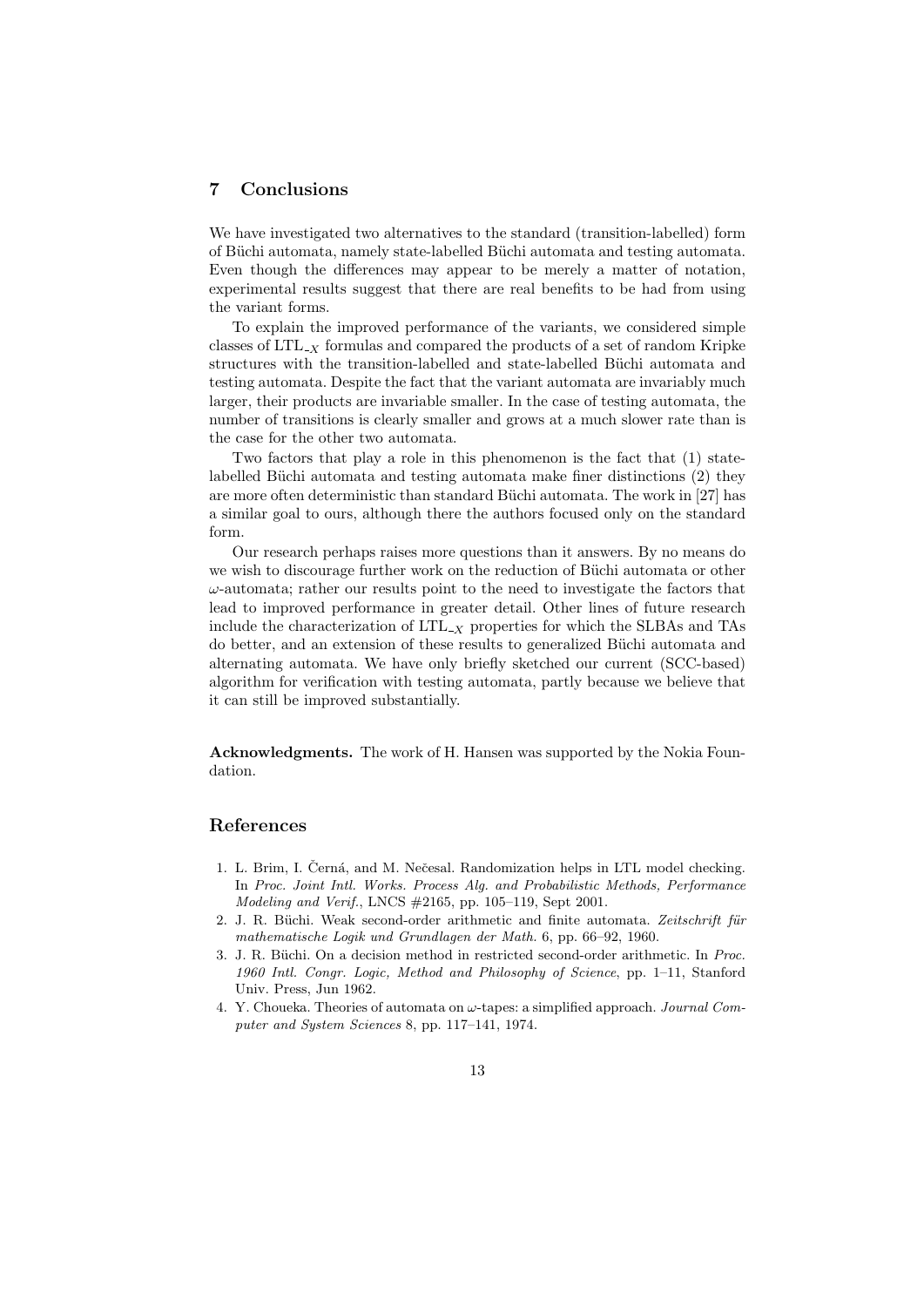- 5. C. Courcoubetis, M. Y. Vardi, P. Wolper, and M. Yannakakis. Memory-efficient algorithms for the verification of temporal properties. In  $CAV'90,LNCS \#531$ , pp. 233–242, Jun 1990. Journal version: Formal Methods in System Design  $1(2/3)$ , pp. 275–288, Oct 1992.
- 6. J.-M. Couvreur. On-the-fly verification of linear temporal logic. In Proc. World Congr. Formal Methods in the Development of Computing Systems (FM'99), LNCS #1708, pp. 253–271, Sept 1999.
- 7. J.-M. Couvreur. On-the-fly emptiness checks for generalized Büchi automata. In Proc. 12th Intl. spin Works. on Model Checking Software, LNCS #1708, pp. 999-999, Aug 2005.
- 8. M. Daniele, F. Giunchiglia, and M. Y. Vardi. Improved automata generation for linear time temporal logic. In CAV'99,LNCS #1633, pp. 249–260, Jul 1999.
- 9. M. B. Dwyer, G. S. Avrunin, & J. C. Corbett. Property specification patterns for finite-state verification. In Proc. 2nd ACM Works. Formal Methods in Software Practice, pp. 7–15, Mar 1998.
- 10. S. Edelkamp, S. Leue, and A. Lluch Lafuente. Directed explicit-state model checking in the validation of communication protocols. Technical Report 161, Institut für Informatik, Albert-Ludwigs-Universität Freiburg, Oct 2001.
- 11. K. Etessami. A hierarchy of polinomial-time computable simulations for automata. In CONCUR'02, LNCS #2421, pp. 131–144, Aug 2002.
- 12. K. Etessami and G. J. Holzmann. Optimizing Büchi automata. In CONCUR'00, LNCS #1877, pp. 154–167, Aug 2000.
- 13. C. Fritz. Constructing Büchi automata from linear temporal logic using simulation relations for alternating Büchi automata. In Proc. 8th Intl. Conf. Implementations and Application of Automata, LNCS #2759, pp. 35–48, Jul 2003.
- 14. P. Gastin, P. Moro, and M. Zeitoun. Minimization of counterexamples in spin. In Proc. 11th Intl. spin Works. Model Checking Software, LNCS #2989, pp. 92–108, Apr 2004.
- 15. P. Gastin and D. Oddoux. Fast LTL to Büchi automata translation. In  $CAV'01$ , LNCS  $\#2102$ , pp. 53–65, Jul 2001.
- 16. J. Geldenhuys and A. Valmari. Tarjan's algorithm makes on-the-fly LTL verification more efficient. In  $TACAS'04,LNCS \#2988$ , pp. 205–219, Mar–Apr 2004. Journal version: Theoretical Computer Science, To appear in 2005.
- 17. R. Gerth, D. Peled, M. Y. Vardi, and P. Wolper. Simple on-the-fly automatic verification of linear temporal logic. In Proc. 15th IFIP Symp. Protocol Spec., Testing, and Verif., pp. 3–18, Jun 1995.
- 18. P. Godefroid and G. J. Holzmann. On the verification of temporal properties. In Proc. 13th IFIP Symp. Protocol Spec., Testing, and Verif., pp. 109–124, May 1993.
- 19. S. Gurumurthy, R. Bloem, and F. Somenzi. Fair simulation minimization. In CAV'02,LNCS #2404, pp. 610–624, Jul 2004.
- 20. H. Hansen, W. Penczek, and A. Valmari. Stuttering-insensitive automata for onthe-fly detection of livelock properties. In Proc. 7th Intl. ERCIM Works. Formal Methods for Industrial Critical Systems, pp. 185–200, Jul 2002. Also published in Elec. Notes in Theor. Computer Science 66(2), Elsevier Science, Dec 2002.
- 21. G. J. Holzmann, D. Peled, and M. Yannakakis. On nested depth first search. In Proc. 2nd spin Works., Held Aug 1996, DIMACS Series No. 32, pp. 23–32, 1997.
- 22. J. A. W. Kamp. Tense Logic and the Theory of Linear Order. PhD thesis, Univ. of California, 1968.
- 23. S. A. Kripke. Semantical analysis of modal logic I, normal propositional calculi. Zeitschrift für mathematische Logik und Grundlagen der Math 9, pp. 67–96, 1963.